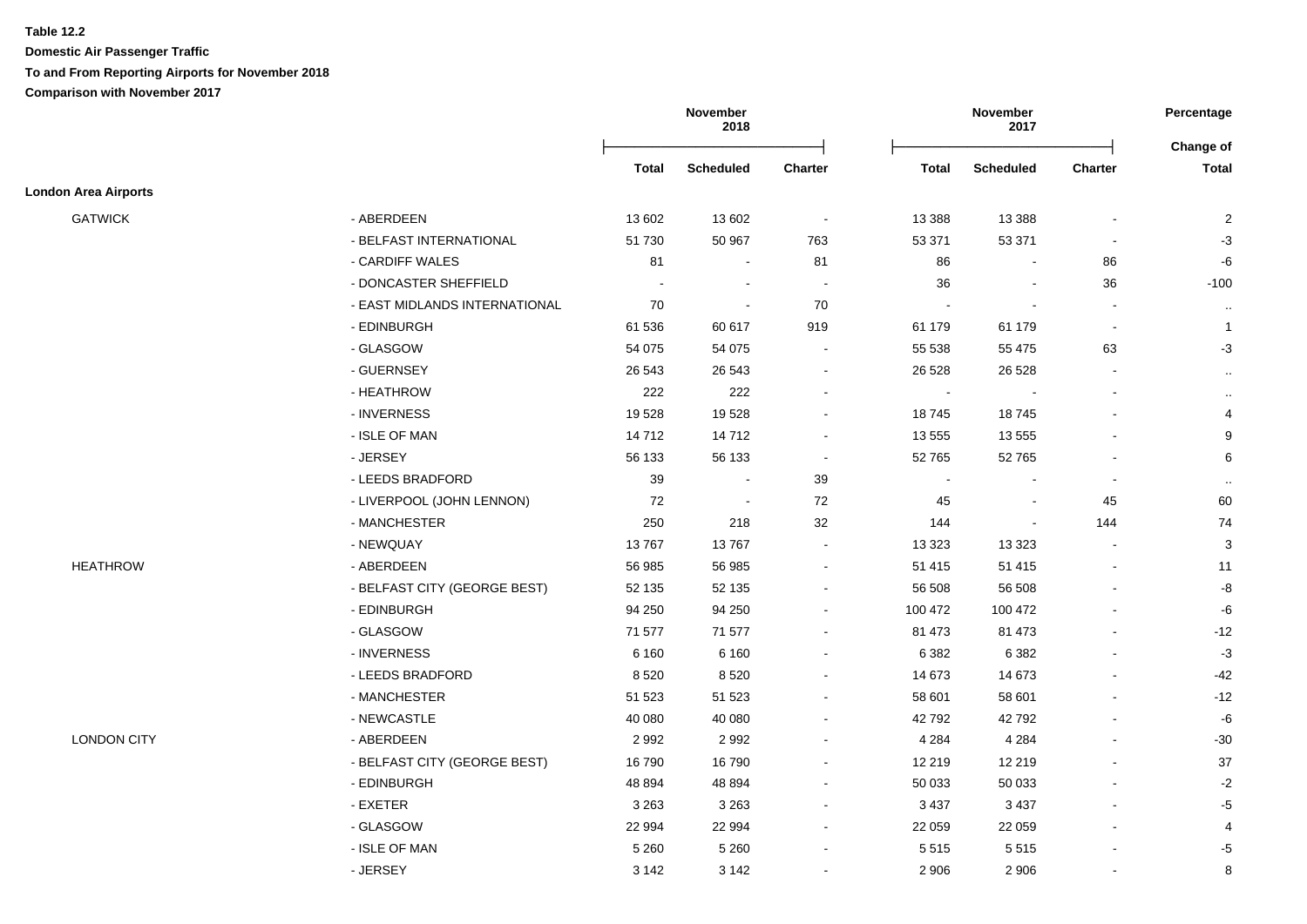**Domestic Air Passenger Traffic To and From Reporting Airports for November 2018 Comparison with November 2017**

|                                   |                               |              | November<br>2018 | November<br>2017         |                |                  | Percentage               |                   |
|-----------------------------------|-------------------------------|--------------|------------------|--------------------------|----------------|------------------|--------------------------|-------------------|
|                                   |                               |              |                  |                          |                |                  |                          | Change of         |
|                                   |                               | <b>Total</b> | <b>Scheduled</b> | Charter                  | <b>Total</b>   | <b>Scheduled</b> | <b>Charter</b>           | <b>Total</b>      |
| LUTON                             | - ABERDEEN                    | 3610         | 3610             | $\blacksquare$           | 4533           | 4533             | $\blacksquare$           | $-20$             |
|                                   | - BELFAST INTERNATIONAL       | 26 591       | 26 591           | $\blacksquare$           | 29 543         | 29 543           |                          | $-10$             |
|                                   | - DURHAM TEES VALLEY          | 34           | $\sim$           | 34                       | $\blacksquare$ |                  |                          | $\sim$            |
|                                   | - EDINBURGH                   | 26 223       | 26 223           | $\sim$                   | 26 633         | 26 633           |                          | $-2$              |
|                                   | - GLASGOW                     | 20813        | 20 813           | $\sim$                   | 21 0 27        | 21 0 27          |                          | $-1$              |
|                                   | - INVERNESS                   | 8 4 0 7      | 8 4 0 7          | $\blacksquare$           | 7639           | 7639             |                          | 10                |
|                                   | - ISLE OF MAN                 | $\sim$       | $\blacksquare$   |                          | $\sqrt{3}$     |                  | 3                        | $-100$            |
|                                   | - MANCHESTER                  | $\sim$       | $\sim$           |                          | 73             |                  | 73                       | $-100$            |
| SOUTHEND                          | - EDINBURGH                   | 69           | 69               |                          | $\blacksquare$ |                  |                          | $\sim$            |
|                                   | - GLASGOW                     |              |                  |                          | 3 0 0 8        | 3 0 0 8          |                          | $-100$            |
|                                   | - MANCHESTER                  | 3 2 1 0      | 3 2 1 0          |                          | 3519           | 3519             | $\ddot{\phantom{a}}$     | $-9$              |
| <b>STANSTED</b>                   | - BELFAST INTERNATIONAL       | 62 998       | 62 998           | $\sim$                   | 35 113         | 35 113           |                          | 79                |
|                                   | - BIRMINGHAM                  | 155          | 155              | $\sim$                   | $\blacksquare$ |                  |                          | $\sim$            |
|                                   | - CITY OF DERRY (EGLINTON)    | 3583         | 3583             |                          | 4 1 5 8        | 4 1 5 8          |                          | $-14$             |
|                                   | - DUNDEE                      | 1611         | 1611             |                          | 1830           | 1830             | $\blacksquare$           | $-12$             |
|                                   | - EAST MIDLANDS INTERNATIONAL | 158          | 158              | $\overline{\phantom{a}}$ | $\sim$         |                  | $\blacksquare$           | $\sim$            |
|                                   | - EDINBURGH                   | 79 932       | 79 932           | $\sim$                   | 33 672         | 33 672           |                          | 137               |
|                                   | - GLASGOW                     | 25 191       | 25 191           | $\sim$                   | 24 29 5        | 24 295           | $\blacksquare$           | 4                 |
|                                   | - GUERNSEY                    | 1 6 2 4      | 1 6 2 4          | $\blacksquare$           | 1 3 4 1        | 1 3 4 1          | $\overline{\phantom{a}}$ | 21                |
| <b>Total London Area Airports</b> |                               | 1 061 134    | 1 059 124        | 2010                     | 1 017 859      | 1 017 409        | 450                      | 4                 |
| <b>Other Reporting Airports</b>   |                               |              |                  |                          |                |                  |                          |                   |
| ABERDEEN                          | - BELFAST CITY (GEORGE BEST)  | 2726         | 2726             | $\blacksquare$           | 3 3 9 2        | 3 3 9 2          |                          | $-20$             |
|                                   | - BIRMINGHAM                  | 9605         | 9 5 5 0          | 55                       | 9467           | 9467             |                          | $\overline{1}$    |
|                                   | - BRISTOL                     | 1 0 9 9      | 1 0 9 9          | $\sim$                   | 1 3 6 7        | 1 3 6 7          |                          | $-20$             |
|                                   | - CARDIFF WALES               | 107          | 51               | 56                       | 647            | 647              | $\overline{a}$           | $-83$             |
|                                   | - DURHAM TEES VALLEY          | 1577         | 1577             | $\blacksquare$           | 1 4 7 0        | 1 4 7 0          | $\blacksquare$           | $\overline{7}$    |
|                                   | - EDINBURGH                   | 30           | $30\,$           | $\sim$                   | 51             | 51               | $\blacksquare$           | $-41$             |
|                                   | - GLASGOW                     | $\sim$       | $\blacksquare$   | $\sim$                   | 39             | 39               | $\mathbf{r}$             | $-100$            |
|                                   | - HUMBERSIDE                  | 2 1 7 9      | 2 1 7 9          |                          | 2 3 4 0        | 2 3 4 0          |                          | $\textnormal{-}7$ |
|                                   | - INVERNESS                   | 122          | 122              | $\overline{\phantom{a}}$ | $\sim$         |                  | $\overline{\phantom{a}}$ | $\ldots$          |
|                                   | - KIRKWALL                    | 4 3 6 5      | 4 3 6 5          |                          | 5412           | 5 3 5 3          | 59                       | $-19$             |
|                                   | - LEEDS BRADFORD              |              | $\blacksquare$   |                          | 535            | 535              |                          | $-100$            |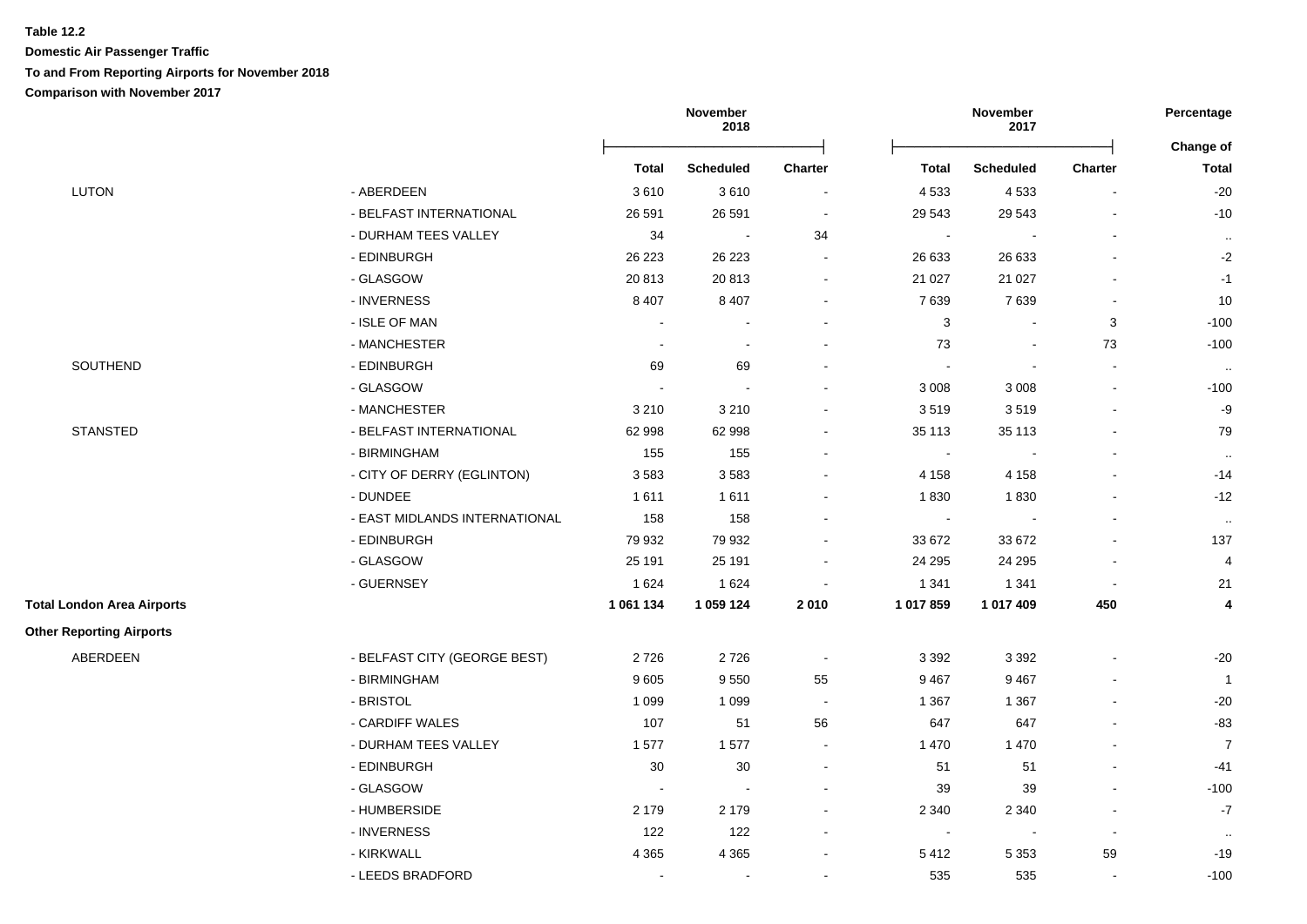**Domestic Air Passenger Traffic**

# **To and From Reporting Airports for November 2018**

**Comparison with November 2017**

|                                   |                               | November<br>2018 |                          |                | Percentage<br>Change of |                  |                          |                |
|-----------------------------------|-------------------------------|------------------|--------------------------|----------------|-------------------------|------------------|--------------------------|----------------|
|                                   |                               | <b>Total</b>     | <b>Scheduled</b>         | <b>Charter</b> | <b>Total</b>            | <b>Scheduled</b> | <b>Charter</b>           | <b>Total</b>   |
| ABERDEEN                          | - MANCHESTER                  | 17531            | 17 531                   |                | 17 551                  | 17 551           |                          | $\sim$         |
|                                   | - NEWCASTLE                   | 884              | 884                      |                | 1 0 0 2                 | 1 0 0 2          |                          | $-12$          |
|                                   | - NORWICH                     | 3581             | 3581                     |                | 4941                    | 4 9 4 1          |                          | $-28$          |
|                                   | - SCATSTA                     | 7 1 7 1          | $\sim$                   | 7 1 7 1        | 8700                    |                  | 8700                     | $-18$          |
|                                   | - SOUTHAMPTON                 | 495              | 495                      |                | 1442                    | 1442             |                          | $-66$          |
|                                   | - STORNOWAY                   |                  | $\overline{\phantom{a}}$ |                | 436                     | 436              |                          | $-100$         |
|                                   | - SUMBURGH                    | 7827             | 5 5 9 2                  | 2 2 3 5        | 14 610                  | 10 130           | 4 4 8 0                  | $-46$          |
|                                   | - WICK JOHN O GROATS          | 594              | 594                      |                | 633                     | 633              |                          | -6             |
| ALDERNEY                          | - BRISTOL                     | 5                | 5                        |                |                         |                  |                          | $\sim$         |
|                                   | - GUERNSEY                    | 2 0 0 4          | 2 0 0 4                  |                | 2 2 2 7                 | 2 2 2 7          |                          | $-10$          |
|                                   | - SOUTHAMPTON                 | 1 3 5 6          | 1 3 5 6                  |                | 1 3 1 2                 | 1 3 1 2          |                          | 3              |
| ANGLESEY (VALLEY)                 | - CARDIFF WALES               | 1 3 0 6          | 1 3 0 6                  |                | 1 4 3 5                 | 1 4 3 5          |                          | $-9$           |
| BARRA                             | - GLASGOW                     | 925              | 925                      |                | 876                     | 876              |                          | $\,6\,$        |
| <b>BELFAST CITY (GEORGE BEST)</b> | - BELFAST INTERNATIONAL       | $\sim$           |                          |                | 152                     | 152              |                          | $-100$         |
|                                   | - BIRMINGHAM                  | 22 200           | 22 200                   |                | 23 136                  | 23 136           |                          | $-4$           |
|                                   | - CARDIFF WALES               | 5821             | 5821                     |                | 5 5 5 6                 | 5 5 5 6          |                          | 5              |
|                                   | - DONCASTER SHEFFIELD         | 2 2 8 9          | 2 2 8 9                  |                |                         | $\sim$           |                          |                |
|                                   | - EAST MIDLANDS INTERNATIONAL | 11 068           | 11 068                   |                | 10875                   | 10875            |                          | $\mathbf{2}$   |
|                                   | - EDINBURGH                   | 12 372           | 12 372                   |                | 13 116                  | 13 116           |                          | $-6$           |
|                                   | - EXETER                      | 2578             | 2578                     |                | 2 1 6 8                 | 2 1 6 8          |                          | 19             |
|                                   | - GLASGOW                     | 12613            | 12 5 35                  | 78             | 11 547                  | 11 547           |                          | 9              |
|                                   | - INVERNESS                   | 2 1 9 3          | 2 1 9 3                  |                | 1958                    | 1958             |                          | 12             |
|                                   | - ISLE OF MAN                 |                  |                          |                | 873                     | 873              |                          | $-100$         |
|                                   | - LEEDS BRADFORD              | 13 698           | 13 648                   | 50             | 14 673                  | 14 673           |                          | $-7$           |
|                                   | - LIVERPOOL (JOHN LENNON)     | 1702             | 1702                     |                | 2 5 3 0                 | 2 5 3 0          |                          | $-33$          |
|                                   | - MANCHESTER                  | 19 27 2          | 19 27 2                  |                | 23 1 24                 | 23 1 24          |                          | $-17$          |
|                                   | - NEWCASTLE                   |                  |                          |                | 580                     | 580              |                          | $-100$         |
|                                   | - SOUTHAMPTON                 | 9026             | 9 0 26                   |                | 9 3 8 5                 | 9 3 8 5          |                          | $-4$           |
| <b>BELFAST INTERNATIONAL</b>      | - BIRMINGHAM                  | 21 072           | 21 072                   |                | 20 846                  | 20 846           |                          | $\overline{1}$ |
|                                   | - BRISTOL                     | 23 5 19          | 23 519                   |                | 21 845                  | 21 845           | $\overline{\phantom{a}}$ | 8              |
|                                   | - CARDIFF WALES               |                  |                          |                | 41                      | $\blacksquare$   | 41                       | $-100$         |
|                                   | - EDINBURGH                   | 26 092           | 26 092                   |                | 24 690                  | 24 690           | $\overline{\phantom{a}}$ | 6              |
|                                   | - EXETER                      |                  |                          |                | 296                     | 296              | $\blacksquare$           | $-100$         |
|                                   |                               |                  |                          |                |                         |                  |                          |                |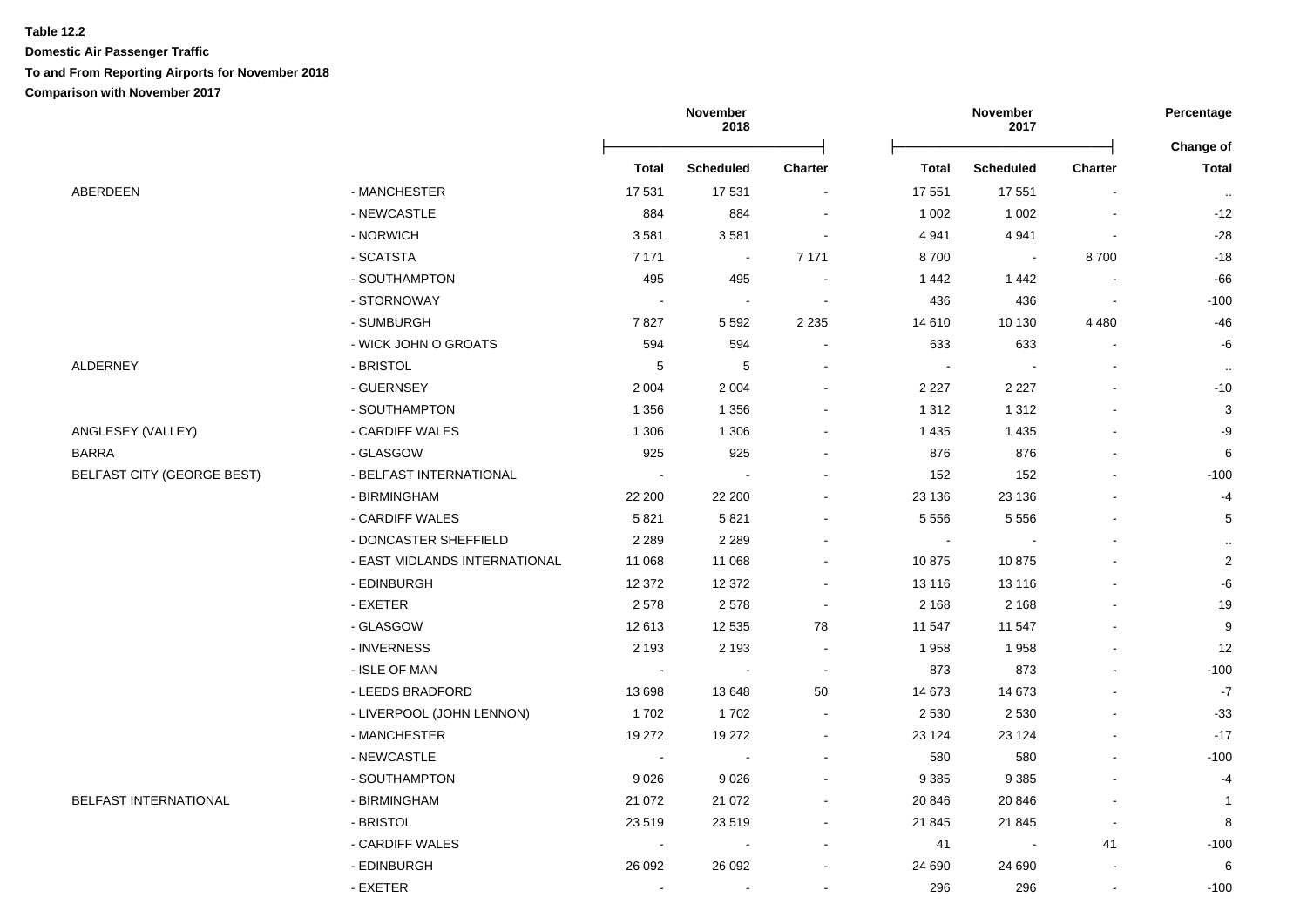**Domestic Air Passenger Traffic To and From Reporting Airports for November 2018**

**Comparison with November 2017**

|                              |                               | November<br>2018         |                  |         | Percentage               |                          |                |                           |
|------------------------------|-------------------------------|--------------------------|------------------|---------|--------------------------|--------------------------|----------------|---------------------------|
|                              |                               |                          |                  | Charter |                          |                          | Charter        | Change of<br><b>Total</b> |
| <b>BELFAST INTERNATIONAL</b> | - GLASGOW                     | <b>Total</b>             | <b>Scheduled</b> |         | <b>Total</b><br>27 387   | <b>Scheduled</b>         |                |                           |
|                              | - ISLE OF MAN                 | 28 0 26<br>1683          | 28 0 26<br>1683  |         |                          | 27 387                   |                | $\overline{c}$            |
|                              |                               |                          |                  |         | $\overline{\phantom{a}}$ |                          |                |                           |
|                              | - LIVERPOOL (JOHN LENNON)     | 43 2 23                  | 43 223           |         | 43730                    | 43 730                   |                | $-1$                      |
|                              | - MANCHESTER                  | 41 857                   | 41 857           |         | 23 4 72                  | 23 4 72                  |                | 78                        |
|                              | - NEWCASTLE                   | 22 411                   | 22 411           |         | 21 316                   | 21 316                   |                | $\,$ 5 $\,$               |
|                              | - PRESTWICK                   | $\sim$                   |                  |         | $50\,$                   | $\sim$                   | 50             | $-100$                    |
| <b>BENBECULA</b>             | - EDINBURGH                   |                          |                  |         | 307                      | 307                      |                | $-100$                    |
|                              | - GLASGOW                     | 1932                     | 1932             |         | 1795                     | 1795                     |                | 8                         |
|                              | - STORNOWAY                   | 1 0 5 8                  | 1 0 5 8          |         | 1 1 2 7                  | 1 1 2 7                  | $\blacksquare$ | -6                        |
| <b>BIGGIN HILL</b>           | - LIVERPOOL (JOHN LENNON)     |                          |                  |         | 74                       |                          | 74             | $-100$                    |
| BIRMINGHAM                   | - DURHAM TEES VALLEY          |                          |                  |         | 34                       | $\blacksquare$           | 34             | $-100$                    |
|                              | - EAST MIDLANDS INTERNATIONAL |                          |                  |         | 28                       | 28                       |                | $-100$                    |
|                              | - EDINBURGH                   | 24 790                   | 24 621           | 169     | 22 510                   | 22 510                   | $\blacksquare$ | 10                        |
|                              | - GLASGOW                     | 20 353                   | 20 353           |         | 20 220                   | 20 178                   | 42             | $\overline{1}$            |
|                              | - GUERNSEY                    | 3 4 0 9                  | 3 3 3 0          | 79      | 3 0 8 7                  | 3 0 8 7                  |                | 10                        |
|                              | - HUMBERSIDE                  | 66                       | $\sim$           | 66      | $\overline{\phantom{a}}$ | $\overline{\phantom{a}}$ |                | $\cdot$                   |
|                              | - INVERNESS                   | 3 4 8 0                  | 3 4 8 0          |         | 3 4 2 7                  | 3 4 2 7                  |                | $\boldsymbol{2}$          |
|                              | - ISLE OF MAN                 | 3 4 9 5                  | 3 4 9 5          |         | 3 2 5 0                  | 3 2 5 0                  |                | 8                         |
|                              | - JERSEY                      | 2 5 5 5                  | 2 5 5 5          |         | 3 0 5 5                  | 3 0 5 5                  |                | $-16$                     |
|                              | - MANCHESTER                  | 62                       | 62               |         | $\boldsymbol{2}$         | $\overline{c}$           | $\blacksquare$ | 3000                      |
|                              | - NEWCASTLE                   | 72                       | $72\,$           |         | 39                       |                          | 39             | 85                        |
|                              | - SOUTHAMPTON                 | 37                       | 37               |         | $\blacksquare$           |                          | $\overline{a}$ | $\cdot$ .                 |
| BOURNEMOUTH                  | - CARDIFF WALES               | $\sim$                   |                  |         | 47                       |                          | 47             | $-100$                    |
|                              | - EDINBURGH                   | 69                       | 69               |         |                          |                          |                | $\cdot$ .                 |
|                              | - JERSEY                      | 127                      | 127              |         |                          |                          |                | $\cdot$ .                 |
|                              | - LEEDS BRADFORD              |                          |                  |         | 85                       | 11                       | 74             | $-100$                    |
|                              | - MANCHESTER                  | 47                       |                  | $47\,$  | 102                      |                          | 102            | -54                       |
|                              | - NEWCASTLE                   | 85                       |                  | 85      | 91                       |                          | 91             | $-7$                      |
| BRISTOL                      | - CARDIFF WALES               |                          |                  |         | 4                        | 4                        |                | $-100$                    |
|                              | - EDINBURGH                   | 36 654                   | 36 654           |         | 34 981                   | 34 981                   |                | $\sqrt{5}$                |
|                              | - EXETER                      | $\overline{\phantom{a}}$ |                  |         | $\overline{\mathbf{c}}$  | $\overline{c}$           |                | $-100$                    |
|                              | - GLASGOW                     | 27 598                   | 27 550           | 48      | 27 031                   | 27 031                   |                | $\overline{2}$            |
|                              | - GUERNSEY                    | 2 2 2 7                  | 2 2 2 7          |         | 1 503                    | 1 503                    |                | 48                        |
|                              |                               |                          |                  |         |                          |                          |                |                           |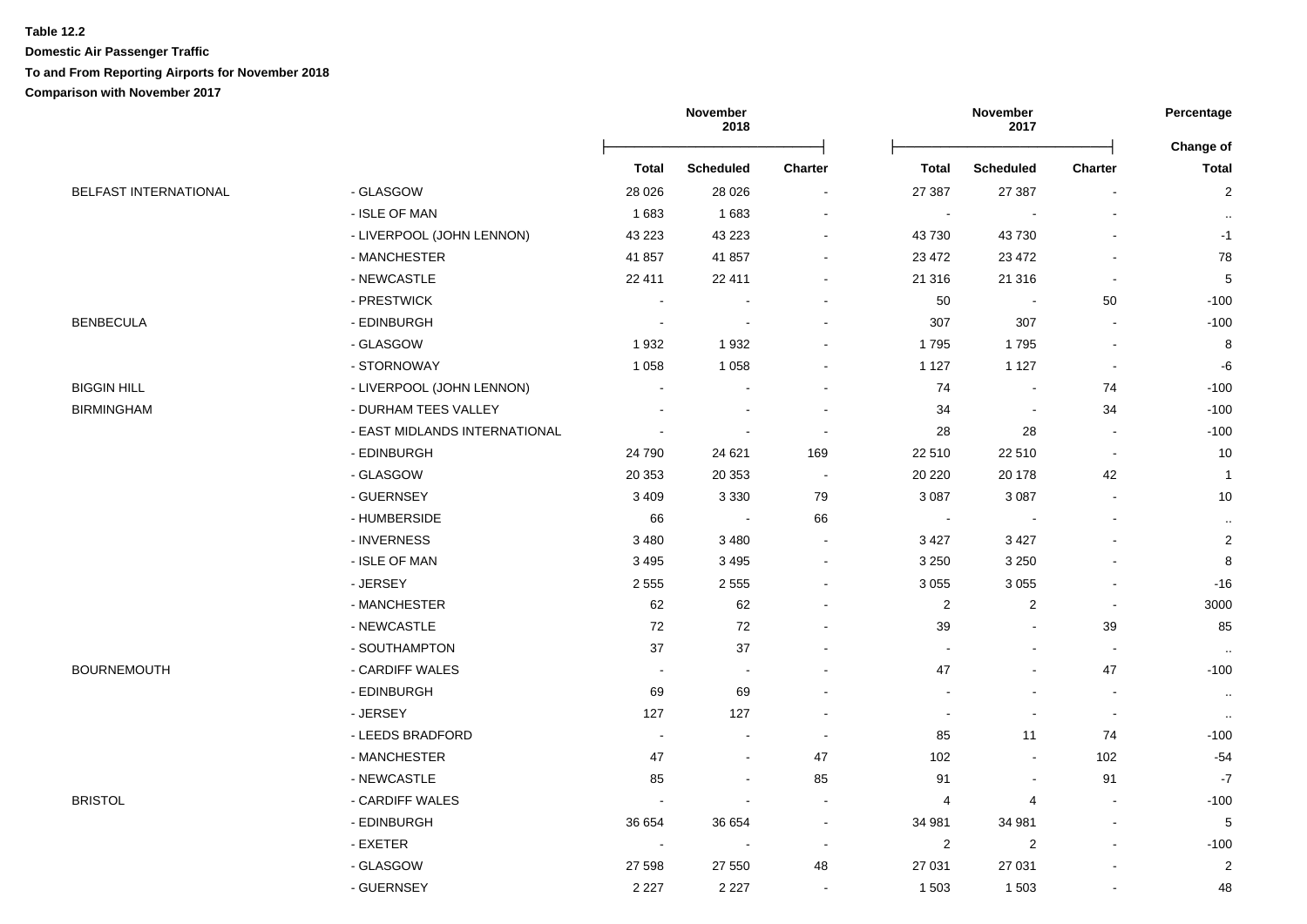## **Table 12.2 Domestic Air Passenger Traffic To and From Reporting Airports for November 2018 Comparison with November 2017**

|                          |                               |                             | November<br>2018 |                          | November<br>2017 |                          | Percentage       |                         |
|--------------------------|-------------------------------|-----------------------------|------------------|--------------------------|------------------|--------------------------|------------------|-------------------------|
|                          |                               |                             |                  |                          |                  |                          | <b>Change of</b> |                         |
|                          |                               | <b>Total</b>                | <b>Scheduled</b> | <b>Charter</b>           | <b>Total</b>     | <b>Scheduled</b>         | Charter          | <b>Total</b>            |
| <b>BRISTOL</b>           | - HAWARDEN                    | 56                          | 56               | $\overline{\phantom{a}}$ | 357              | $\overline{\phantom{a}}$ | 357              | $-84$                   |
|                          | - HUMBERSIDE                  |                             | $\sim$           |                          | 87               | ÷,                       | 87               | $-100$                  |
|                          | - INVERNESS                   | 5912                        | 5912             |                          | 5 4 0 4          | 5 4 0 4                  |                  | $9\,$                   |
|                          | - ISLE OF MAN                 | 2 3 1 9                     | 2 3 1 9          | $\blacksquare$           | 2 0 2 1          | 2 0 2 1                  |                  | 15                      |
|                          | - JERSEY                      | 923                         | 923              |                          | 1784             | 1784                     |                  | $-48$                   |
|                          | - MANCHESTER                  | 31                          | 31               |                          | $\overline{1}$   | $\overline{1}$           |                  | 3000                    |
|                          | - NEWCASTLE                   | 15 617                      | 15 617           | $\blacksquare$           | 14 863           | 14 8 63                  |                  | $\mathbf 5$             |
|                          | - SOUTHAMPTON                 | $\,$ 5 $\,$                 | $\mathbf 5$      | $\overline{\phantom{a}}$ | $\blacksquare$   |                          |                  | $\sim$                  |
| CAMBRIDGE                | - MANCHESTER                  | $\overline{\phantom{a}}$    |                  | $\blacksquare$           | 122              | 122                      |                  | $-100$                  |
| CAMPBELTOWN              | - GLASGOW                     | 613                         | 613              | $\blacksquare$           | 589              | 589                      |                  | $\overline{\mathbf{4}}$ |
|                          | - ISLAY                       | $\overline{\phantom{a}}$    | $\sim$           | $\overline{\phantom{a}}$ | $\sqrt{5}$       | $\mathbf 5$              |                  | $-100$                  |
|                          | - TIREE                       | $\blacksquare$              | $\sim$           | $\blacksquare$           | 18               | 18                       |                  | $-100$                  |
| <b>CARDIFF WALES</b>     | - EDINBURGH                   | 7876                        | 7791             | 85                       | 8423             | 8 3 5 8                  | 65               | $-6$                    |
|                          | - GLASGOW                     | 3600                        | 3555             | 45                       | 2939             | 2939                     |                  | 22                      |
|                          | - JERSEY                      | 900                         | 900              | $\sim$                   | 1 1 3 5          | 1 1 3 5                  |                  | $-21$                   |
|                          | - LIVERPOOL (JOHN LENNON)     | 70                          |                  | 70                       |                  |                          |                  | $\sim$                  |
|                          | - MANCHESTER                  |                             |                  | $\overline{\phantom{a}}$ | 84               |                          | 84               | $-100$                  |
|                          | - NEWCASTLE                   | 641                         | 641              | $\blacksquare$           | 1 3 5 0          | 1 3 5 0                  | $\sim$           | $-53$                   |
|                          | - NORWICH                     | $\overline{\phantom{a}}$    |                  |                          | 39               | ÷,                       | 39               | $-100$                  |
| CITY OF DERRY (EGLINTON) | - EDINBURGH                   | 6483                        | 6483             |                          |                  | $\overline{\phantom{a}}$ |                  | $\sim$                  |
|                          | - FARNBOROUGH                 |                             |                  |                          | $\overline{1}$   | $\overline{\phantom{a}}$ | $\overline{1}$   | $-100$                  |
|                          | - GLASGOW                     | 970                         | 970              |                          | 6982             | 6982                     |                  | $-86$                   |
|                          | - LIVERPOOL (JOHN LENNON)     | 5854                        | 5 8 5 4          |                          | 5748             | 5747                     | $\overline{1}$   | $\sqrt{2}$              |
|                          | - SOUTHAMPTON                 | $\sim$                      |                  | $\sim$                   | 6                |                          | 6                | $-100$                  |
| COLL                     | $-$ TIREE                     | 41                          | 41               | $\blacksquare$           | 45               | 45                       |                  | $-9$                    |
| COLONSAY                 | - ISLAY                       | 18                          | $18$             | $\blacksquare$           | 18               | 18                       |                  | $\ddot{\phantom{a}}$    |
| DONCASTER SHEFFIELD      | - FARNBOROUGH                 | $\mathcal{L}_{\mathcal{A}}$ | $\sim$           | $\sim$                   | 37               | $\blacksquare$           | 37               | $-100$                  |
|                          | - JERSEY                      | 896                         | 896              |                          | 922              | 922                      |                  | $-3$                    |
| <b>DUNDEE</b>            | - GLASGOW                     | 12                          | 12               |                          | $\blacksquare$   | $\overline{\phantom{a}}$ |                  | $\cdot$ .               |
|                          | - NORWICH                     | 32                          | 32               |                          | $\blacksquare$   | $\overline{\phantom{a}}$ |                  | $\cdot$                 |
| DURHAM TEES VALLEY       | - EAST MIDLANDS INTERNATIONAL |                             |                  |                          | 33               | $\overline{\phantom{a}}$ | 33               | $-100$                  |
|                          | - HUMBERSIDE                  |                             |                  |                          | 164              | 164                      |                  | $-100$                  |
|                          | - LEEDS BRADFORD              |                             |                  |                          | 6                | 6                        |                  | $-100$                  |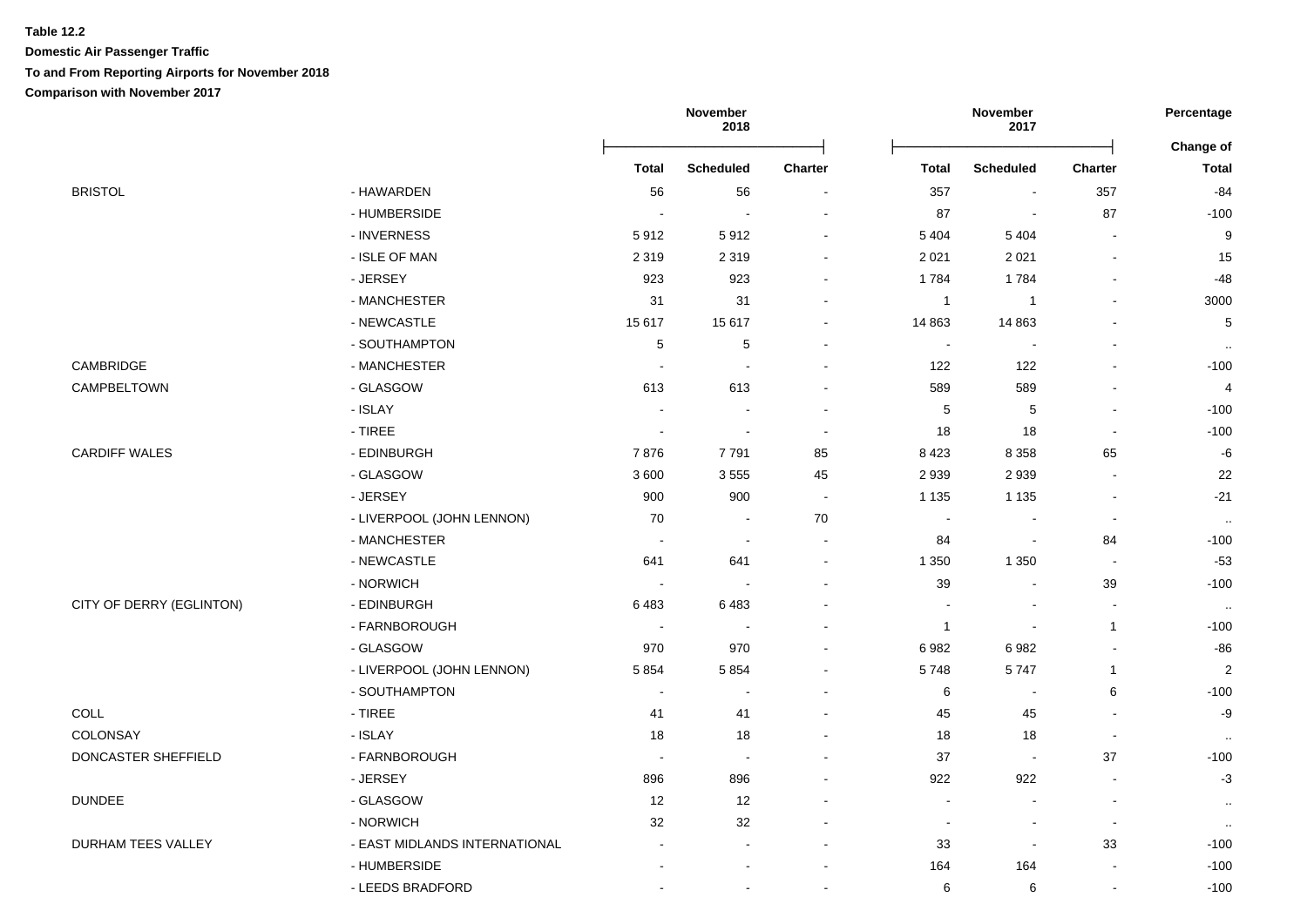**Domestic Air Passenger Traffic To and From Reporting Airports for November 2018**

# **Comparison with November 2017**

|                             |                           |                          | November<br>2018         |                          |              | Percentage       |                |                |
|-----------------------------|---------------------------|--------------------------|--------------------------|--------------------------|--------------|------------------|----------------|----------------|
|                             |                           |                          |                          |                          |              |                  |                | Change of      |
|                             |                           | <b>Total</b>             | <b>Scheduled</b>         | Charter                  | <b>Total</b> | <b>Scheduled</b> | <b>Charter</b> | <b>Total</b>   |
| DURHAM TEES VALLEY          | - NEWCASTLE               | $\overline{\phantom{a}}$ | $\overline{\phantom{a}}$ | $\overline{\phantom{a}}$ | $\,6$        | $\blacksquare$   | 6              | $-100$         |
|                             | - NORWICH                 |                          |                          |                          | 235          | 235              | $\sim$         | $-100$         |
| EAST MIDLANDS INTERNATIONAL | - EDINBURGH               | 7585                     | 7 5 8 5                  |                          | 8 1 7 3      | 8 1 7 3          |                | $-7$           |
|                             | - GLASGOW                 | 8937                     | 8 9 3 7                  |                          | 8 4 9 7      | 8 4 9 7          |                | $\,$ 5 $\,$    |
|                             | - GUERNSEY                | 1 0 4 9                  | 1 0 4 9                  |                          | 942          | 942              |                | 11             |
|                             | - JERSEY                  | 2 0 5 5                  | 2 0 5 5                  |                          | 2571         | 2571             | $\blacksquare$ | $-20$          |
|                             | - NEWCASTLE               | $\sim$                   |                          |                          | 39           | $\blacksquare$   | 39             | $-100$         |
| <b>EDAY</b>                 | - KIRKWALL                | 26                       | 26                       |                          | 82           | 82               | $\blacksquare$ | $-68$          |
| <b>EDINBURGH</b>            | - EXETER                  | 3 9 0 5                  | 3 9 0 5                  |                          | 3636         | 3636             | $\overline{a}$ | $\overline{7}$ |
|                             | - GLASGOW                 | $\overline{1}$           | $\mathbf{1}$             |                          | 34           | 34               | $\sim$         | $-97$          |
|                             | - ISLE OF MAN             | 390                      | 390                      |                          | 290          | 290              |                | 34             |
|                             | - KIRKWALL                | 3786                     | 3786                     |                          | 3 3 3 5      | 3 3 3 5          |                | 14             |
|                             | - LEEDS BRADFORD          | $\blacksquare$           | $\blacksquare$           |                          | 20           | $20\,$           |                | $-100$         |
|                             | - LIVERPOOL (JOHN LENNON) | 172                      | 172                      |                          | $\sim$       | $\sim$           |                | $\ddotsc$      |
|                             | - MANCHESTER              | 9752                     | 9752                     |                          | 9961         | 9961             |                | $-2$           |
|                             | - NORWICH                 | 2614                     | 2614                     |                          | 2417         | 2417             |                | 8              |
|                             | - SOUTHAMPTON             | 16 391                   | 16 391                   |                          | 16 103       | 16 103           |                | $\overline{2}$ |
|                             | - STORNOWAY               | 1410                     | 1 4 1 0                  |                          | 932          | 932              |                | 51             |
|                             | - SUMBURGH                | 3 3 2 6                  | 3 3 2 6                  |                          | 3744         | 3744             |                | $-11$          |
|                             | - WICK JOHN O GROATS      | 791                      | 791                      |                          | 801          | 801              |                | $-1$           |
| <b>EXETER</b>               | - GLASGOW                 | 2 2 9 8                  | 2 2 9 8                  |                          | 2 2 4 6      | 2 2 4 6          |                | $\overline{2}$ |
|                             | - GUERNSEY                | 2 1 0 5                  | 2 1 0 5                  |                          | 2 3 5 3      | 2 3 5 3          |                | $-11$          |
|                             | - JERSEY                  | 3 0 0 0                  | 3 0 0 0                  |                          | 2965         | 2 9 6 5          |                | $\overline{1}$ |
|                             | - MANCHESTER              | 11827                    | 11 827                   |                          | 10752        | 10752            |                | 10             |
|                             | - NEWCASTLE               | 3 3 6 6                  | 3 3 6 6                  |                          | 3 2 2 8      | 3 2 2 8          |                | $\overline{4}$ |
|                             | - NORWICH                 | 2 5 8 2                  | 2 5 8 2                  |                          | 2 0 3 4      | 2 0 3 4          |                | 27             |
|                             | - SOUTHAMPTON             | $\overline{\phantom{a}}$ |                          |                          | 70           | 70               |                | $-100$         |
| <b>FAIR ISLE</b>            | - LERWICK (TINGWALL)      | 109                      | 109                      |                          | 112          | 112              |                | $-3$           |
| <b>FOULA</b>                | - LERWICK (TINGWALL)      | 94                       | 94                       |                          | 69           | 69               |                | 36             |
| GLASGOW                     | - INVERNESS               | 122                      | 122                      |                          |              | ÷,               |                | $\cdot$ .      |
|                             | - ISLAY                   | 2 1 8 5                  | 2 1 8 5                  |                          | 2446         | 2446             |                | $-11$          |
|                             | - ISLE OF MAN             |                          |                          |                          | 225          | 225              |                | $-100$         |
|                             | - JERSEY                  | 2 1 3 0                  | 2 1 3 0                  |                          | 2 1 4 2      | 2 1 4 2          | $\blacksquare$ | $-1$           |
|                             |                           |                          |                          |                          |              |                  |                |                |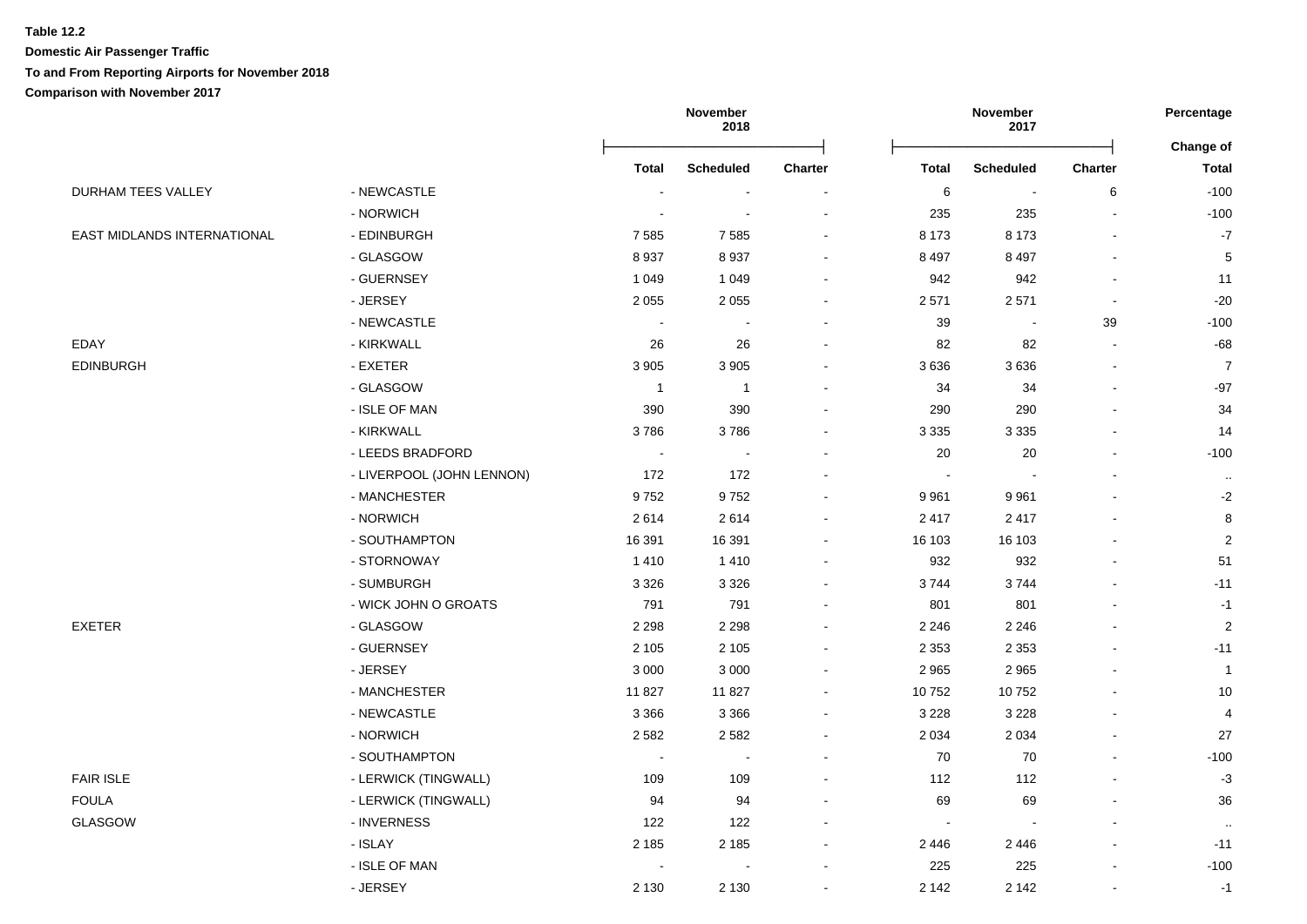## **Table 12.2 Domestic Air Passenger Traffic To and From Reporting Airports for November 2018 Comparison with November 2017**

|                                   |                           |                       | November<br>November<br>2018<br>2017 |                |              | Percentage       |                |                |
|-----------------------------------|---------------------------|-----------------------|--------------------------------------|----------------|--------------|------------------|----------------|----------------|
|                                   |                           |                       |                                      |                |              |                  |                | Change of      |
|                                   |                           | <b>Total</b>          | Scheduled                            | <b>Charter</b> | Total        | <b>Scheduled</b> | <b>Charter</b> | Total          |
| <b>GLASGOW</b>                    | - KIRKWALL                | 1594                  | 1 5 9 4                              |                | 1416         | 1416             |                | 13             |
|                                   | - MANCHESTER              | 4 1 7 6               | 4 1 7 6                              |                | 4699         | 4699             |                | $-11$          |
|                                   | - NORWICH                 | $\overline{a}$        |                                      |                | 1425         | 1425             |                | $-100$         |
|                                   | - PRESTWICK               |                       |                                      |                | 72           | 72               |                | $-100$         |
|                                   | - SOUTHAMPTON             | 16 201                | 16 201                               |                | 14 8 96      | 14 8 96          |                | 9              |
|                                   | - STORNOWAY               | 6 1 3 6               | 6 1 3 6                              |                | 7 3 9 7      | 7 3 9 7          | $\blacksquare$ | $-17$          |
|                                   | - SUMBURGH                | 1929                  | 1929                                 |                | 2778         | 2778             | $\blacksquare$ | $-31$          |
|                                   | $-$ TIREE                 | 816                   | 816                                  |                | 755          | 755              |                | 8              |
| <b>GUERNSEY</b>                   | - JERSEY                  | 9777                  | 9643                                 | 134            | 9708         | 9705             | 3              | $\mathbf{1}$   |
|                                   | - MANCHESTER              | 5 0 7 5               | 5 0 7 5                              | $\sim$         | 4770         | 4770             |                | 6              |
|                                   | - NORWICH                 | $\tilde{\phantom{a}}$ | $\blacksquare$                       | $\sim$         | $\mathbf{1}$ | $\overline{1}$   | ä,             | $-100$         |
|                                   | - SOUTHAMPTON             | 10 172                | 10 172                               | $\sim$         | 10 031       | 10 031           | $\blacksquare$ | $\overline{1}$ |
| <b>HUMBERSIDE</b>                 | - MARHAM(KINGS LYNN)      | 5                     | $\,$ 5 $\,$                          |                | 15           | 15               | $\blacksquare$ | $-67$          |
|                                   | - NORWICH                 |                       | $\overline{a}$                       |                | 16           | 16               | $\overline{a}$ | $-100$         |
|                                   | - WADDINGTON              |                       | $\blacksquare$                       |                | 13           | 13               |                | $-100$         |
|                                   | - WARTON                  | $\overline{7}$        | $\overline{7}$                       |                | 83           | 83               |                | $-92$          |
| <b>INVERNESS</b>                  | - KIRKWALL                | 1 2 2 0               | 1 2 2 0                              |                | 1832         | 1832             |                | $-33$          |
|                                   | - MANCHESTER              | 4 0 7 5               | 4 0 7 5                              |                | 4749         | 4749             |                | $-14$          |
|                                   | - STORNOWAY               | 2706                  | 2706                                 |                | 2 3 6 8      | 2 3 6 8          |                | 14             |
| <b>ISLAY</b>                      | - OBAN (NORTH CONNEL)     | 9                     | 9                                    |                | 10           | 10               |                | $-10$          |
| <b>ISLE OF MAN</b>                | - LIVERPOOL (JOHN LENNON) | 22 3 55               | 22 355                               |                | 21 551       | 21 551           |                | 4              |
|                                   | - MANCHESTER              | 14 5 28               | 14 5 28                              |                | 13924        | 13924            |                | $\overline{4}$ |
|                                   | - NEWCASTLE               | $\sim$                | $\sim$                               |                | 588          | 588              | $\blacksquare$ | $-100$         |
| <b>ISLES OF SCILLY (ST.MARYS)</b> | - NEWQUAY                 | 410                   | 410                                  |                | 534          | 534              | $\blacksquare$ | $-23$          |
| <b>JERSEY</b>                     | - LIVERPOOL (JOHN LENNON) | 11 369                | 11 369                               |                | 9047         | 9 0 4 7          |                | 26             |
|                                   | - MANCHESTER              | 3 2 6 0               | 3 2 6 0                              |                | 3 2 7 9      | 3 2 7 9          |                | $-1$           |
|                                   | - SOUTHAMPTON             | 13410                 | 13 4 10                              | $\sim$         | 13 000       | 13 000           |                | 3              |
| <b>KIRKWALL</b>                   | - MANCHESTER              | $\sim$                | $\sim$                               | $\sim$         | 70           | 70               | $\overline{a}$ | $-100$         |
|                                   | - NORTH RONALDSAY         | 365                   | 365                                  |                | 337          | 337              | $\overline{a}$ | 8              |
|                                   | - PAPA WESTRAY            | 427                   | 427                                  | $\sim$         | 393          | 393              | $\blacksquare$ | 9              |
|                                   | - SANDAY                  | 286                   | 286                                  |                | 284          | 284              | $\blacksquare$ | $\overline{1}$ |
|                                   | - STRONSAY                | 315                   | 315                                  |                | 321          | 321              |                | $-2$           |
|                                   | - SUMBURGH                | 523                   | 523                                  |                | 627          | 627              | $\sim$         | $-17$          |